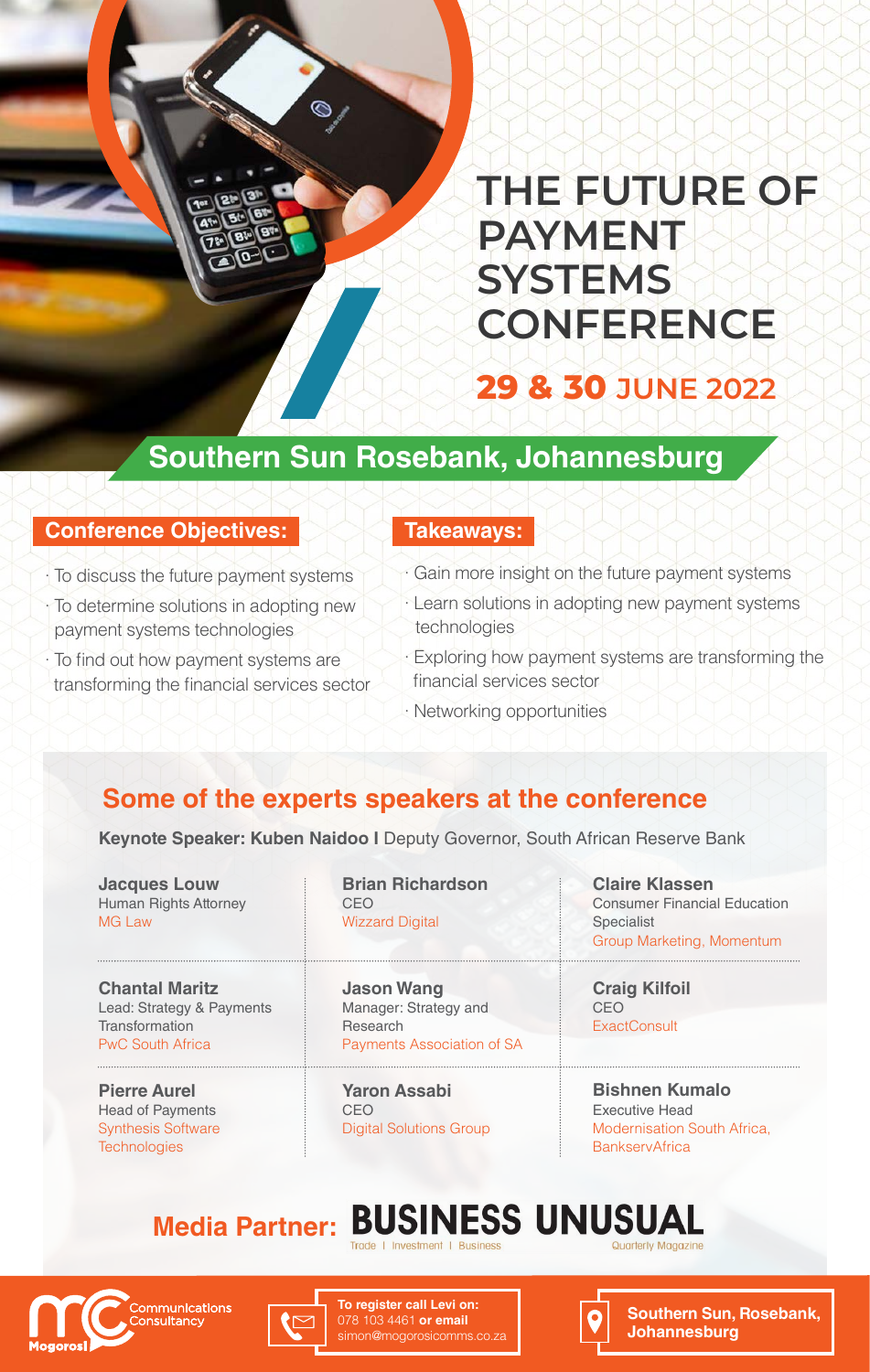### **Conference background:**

According to predictions, global cashless payment volumes are set to almost double from 2020 to 2025, from about 1 trillion transactions to about 1.9 trillion.

Payments are increasingly becoming cashless. Especially Covid-19 has accelerated this shift, in part to minimise contact to avoid the spread of the virus. PayFast reported over 400% growth in QR code payments between March 2020 and February 2021, while

Standard Bank has recently announced that they are now 99% digital. Considering that our world is becoming more digital and that many companies and organisations are adopting cashless payment options, we also need to consider South Africa's unique challenges that hinder us from embracing digital payments exclusively  $-$  as a large part of our population are, and will likely remain, dependent on cash.

So far, digital payment systems have mainly benefited the country's higher-income and financially astute earners, who appreciate the convenience of cashless transactions and have ready access to the country's digital payments infrastructure.

However, the informal sector still relies on cash as a means of payment, and many of them are underbanked. According to a Stats SA report, there are 1.8 million South Africans operating as informal traders, and only 20% of them have a bank account.

Bank charges, infrastructure challenges in rural areas, avoiding tax payments, as well as finding accessible tools to make digital payments may all play a role in a continuous need for using cash.

Finding a balance between organisations' desire to embrace technology in making payments easier, while also serving vulnerable communities depending on cash will ensure that no South African is left behind in an increasingly digital world.

This summit will look at the unique challenges South Africa faces in cash vs cashless payments; ways to increase access to cashless payment options; as well as determining in which direction South Africa should move, to ensure financial inclusivity in a world that is becoming more digital.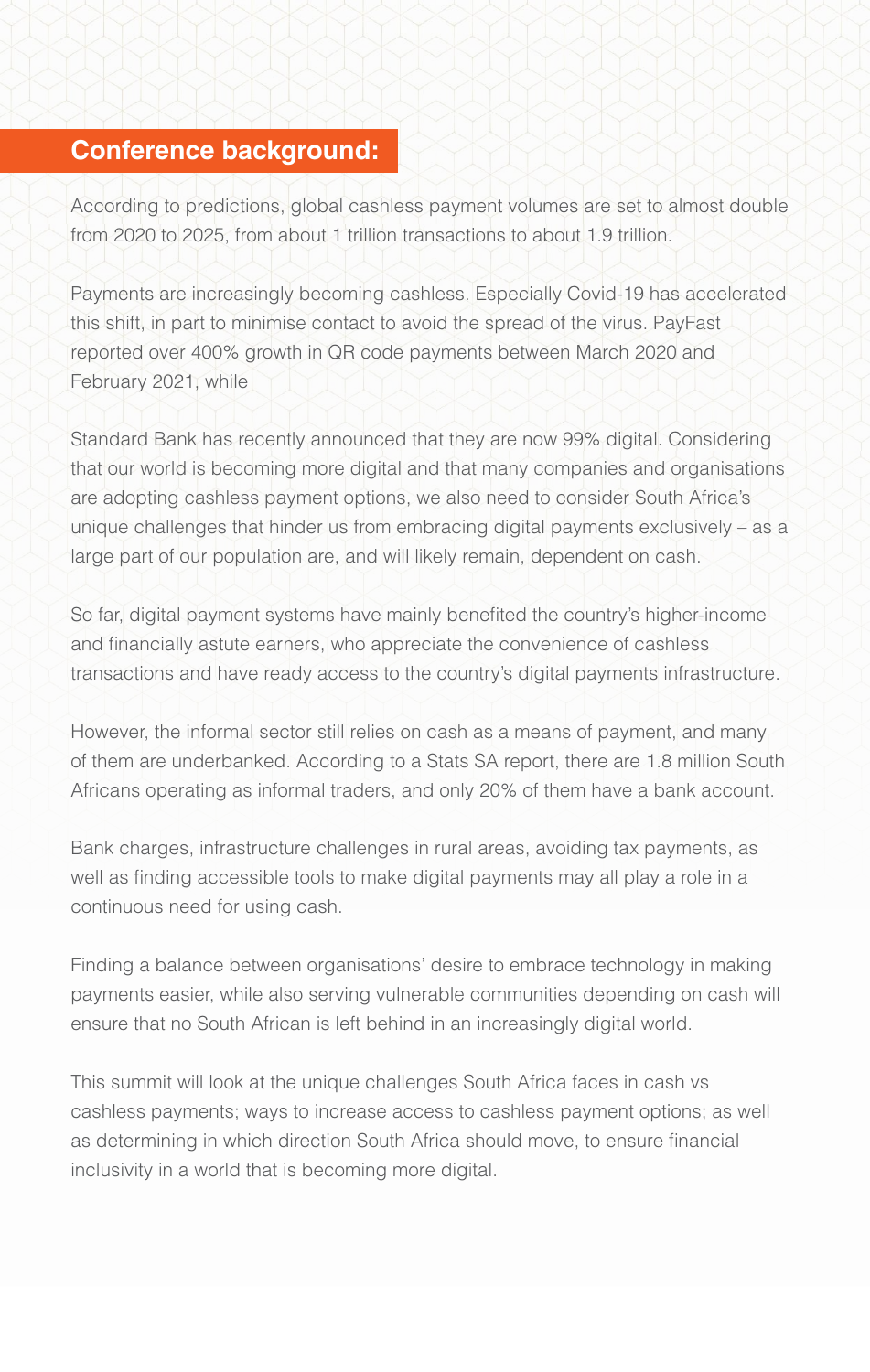# **:PROGRAMME**



 $15:00$  Wrap up of day 1

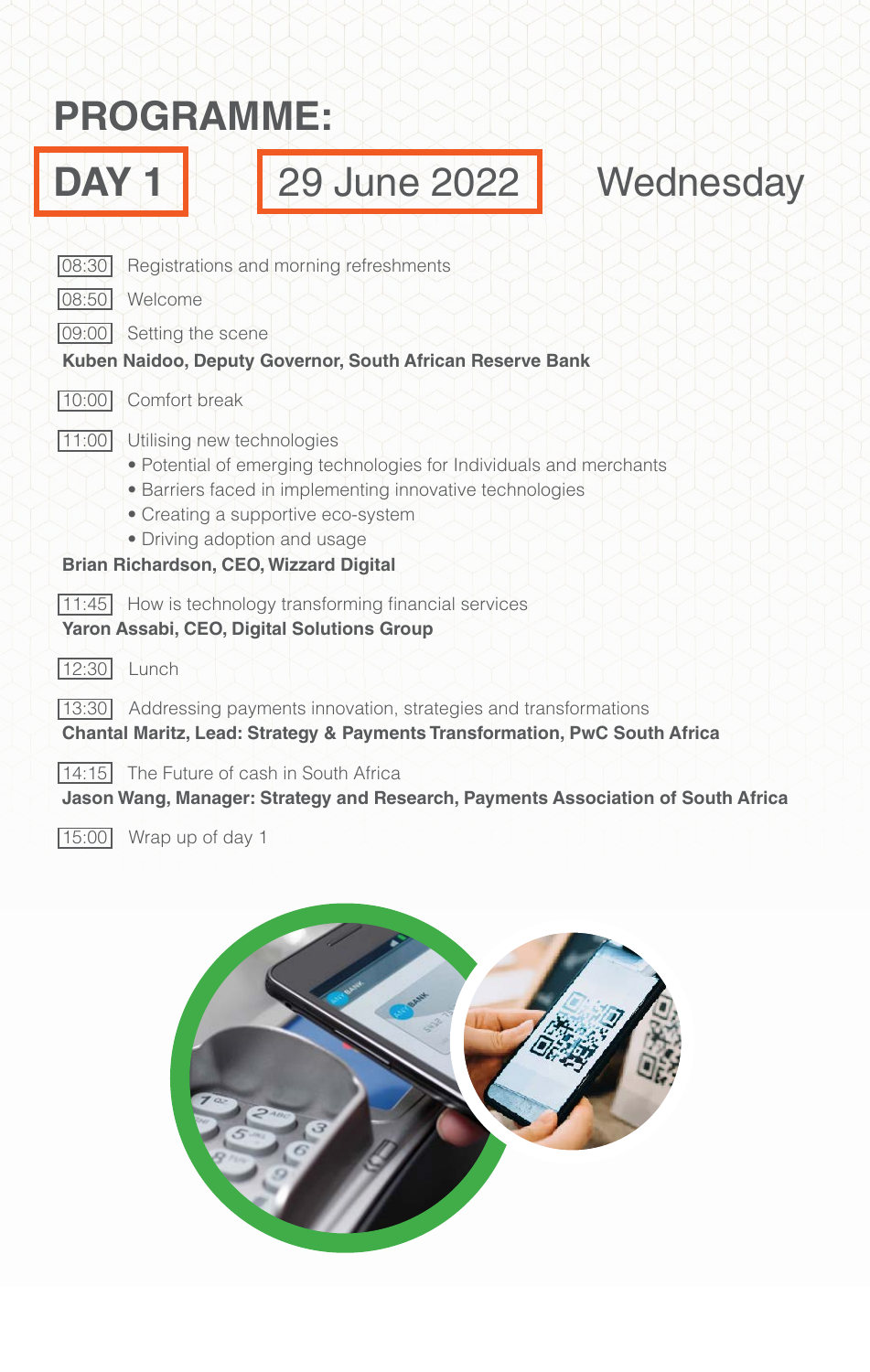| DAY 2 | 30 June 2022<br><b>Thursday</b>                                                                                                                                                                                                                                                                                                                                                                                                                                                                                  |  |  |  |  |
|-------|------------------------------------------------------------------------------------------------------------------------------------------------------------------------------------------------------------------------------------------------------------------------------------------------------------------------------------------------------------------------------------------------------------------------------------------------------------------------------------------------------------------|--|--|--|--|
| 08:30 | Morning refreshments                                                                                                                                                                                                                                                                                                                                                                                                                                                                                             |  |  |  |  |
| 09:00 | COVID – 19 accelerating the evolution of digital payments<br>• Inevitable shift toward more digital payment processes<br>• Growth of business due to an increase in contactless payments<br>• Benefits of the transition to digital payments<br>• Digital payments and business resilience in the time of COVID – 19<br>• Case study: South African SRD350 COVID - 19 Grant Payment<br>• Case study: Zambia; COVID - Grant Payments and Social Cash Transfer Payments<br><b>Craig Kilfoil, CEO, ExactConsult</b> |  |  |  |  |
| 09:45 | Digital Economy: Changing lives, creating inclusivity<br>• How can technology enable a cash economy?                                                                                                                                                                                                                                                                                                                                                                                                             |  |  |  |  |
| 10:30 | Bishnen Kumalo, Executive Head: Modernisation South Africa, BankservAfrica<br>Comfort break                                                                                                                                                                                                                                                                                                                                                                                                                      |  |  |  |  |
| 11:00 | Combating discrimination in an increasingly cashless society<br>• Who will benefit in a cashless society?<br>. Will a cashless society discriminate against the poor?<br>• The role of legislature in cash discrimination<br>• Reviewing regulation and legislation to protect the poor<br><b>Jacques Louw, Human Rights Attorney, MG Law</b>                                                                                                                                                                    |  |  |  |  |
| 11:45 | Tap-to-phone transactions more accessible<br>• Turn any Android device into a physical point of sale<br>• Payments via phone cost efficient<br>• Boosting revenue for small informal enterprises and SMMEs<br>Pierre Aurel, Head of Product, Synthesis Software Technologies                                                                                                                                                                                                                                     |  |  |  |  |
| 12:30 | Financial institutions' role in achieving financial inclusiveness:<br>• Boosting economic growth through digital innovation<br>• Improving spending behaviours<br>• Reducing debts.<br>• Helping the population to achieve life goals<br>• Incentives to innovate<br>Claire Klassen, Consumer Financial Education Specialist: Group Marketing, Momentum                                                                                                                                                          |  |  |  |  |
| 13:15 | Lunch                                                                                                                                                                                                                                                                                                                                                                                                                                                                                                            |  |  |  |  |
| 14:00 | Blockchain and cryptocurrency trends                                                                                                                                                                                                                                                                                                                                                                                                                                                                             |  |  |  |  |
| 15:00 | Conference Wrap up                                                                                                                                                                                                                                                                                                                                                                                                                                                                                               |  |  |  |  |